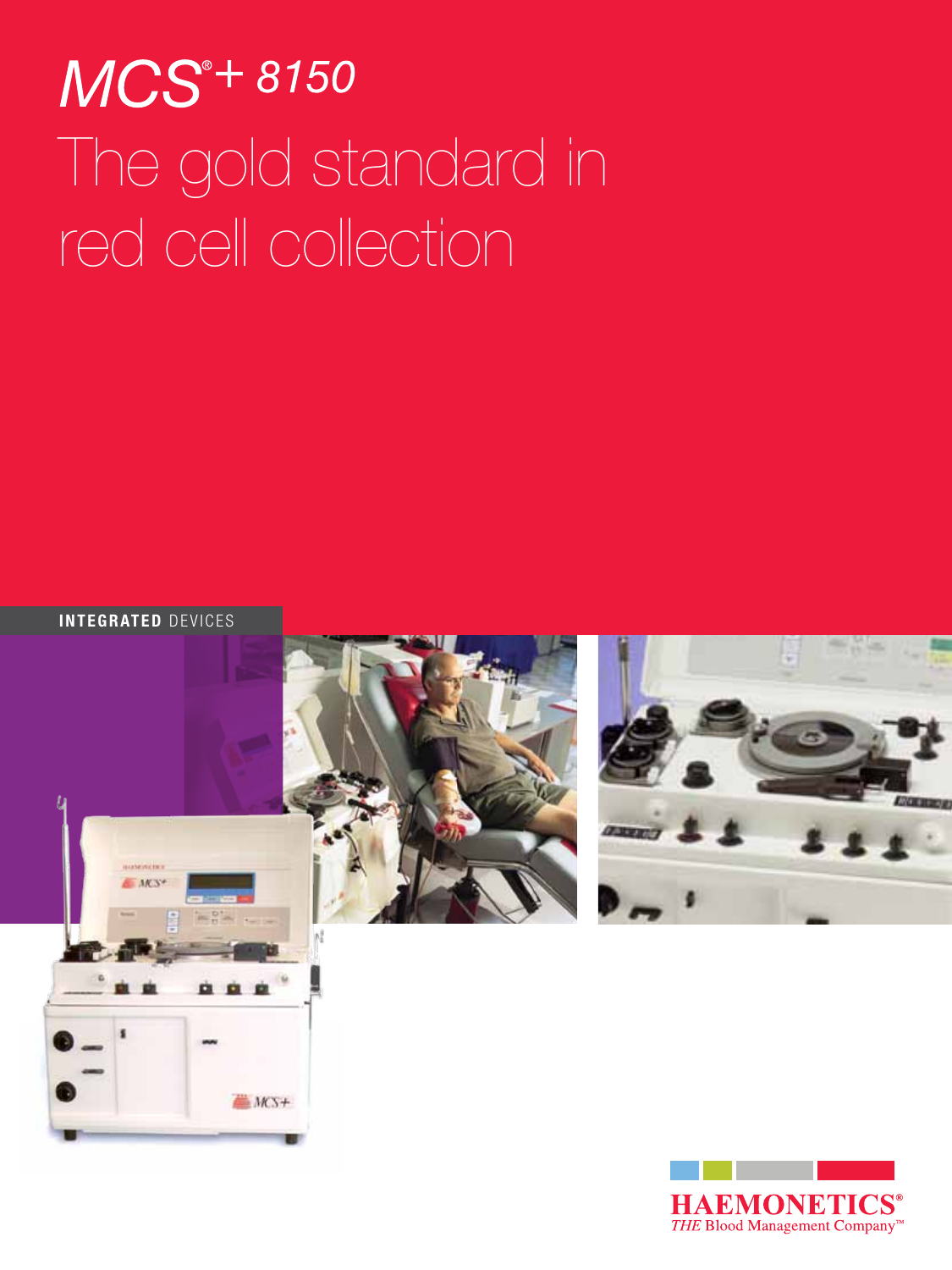## The gold standard in red cell collection



With the proven reliability and mobility of the MCS®+ device, collecting multiple blood components from a single donor to meet collection goals has never been easier. With the ability to run multiple protocols on the same device, the MCS+ system gives operators the flexibility to collect the components in the greatest demand.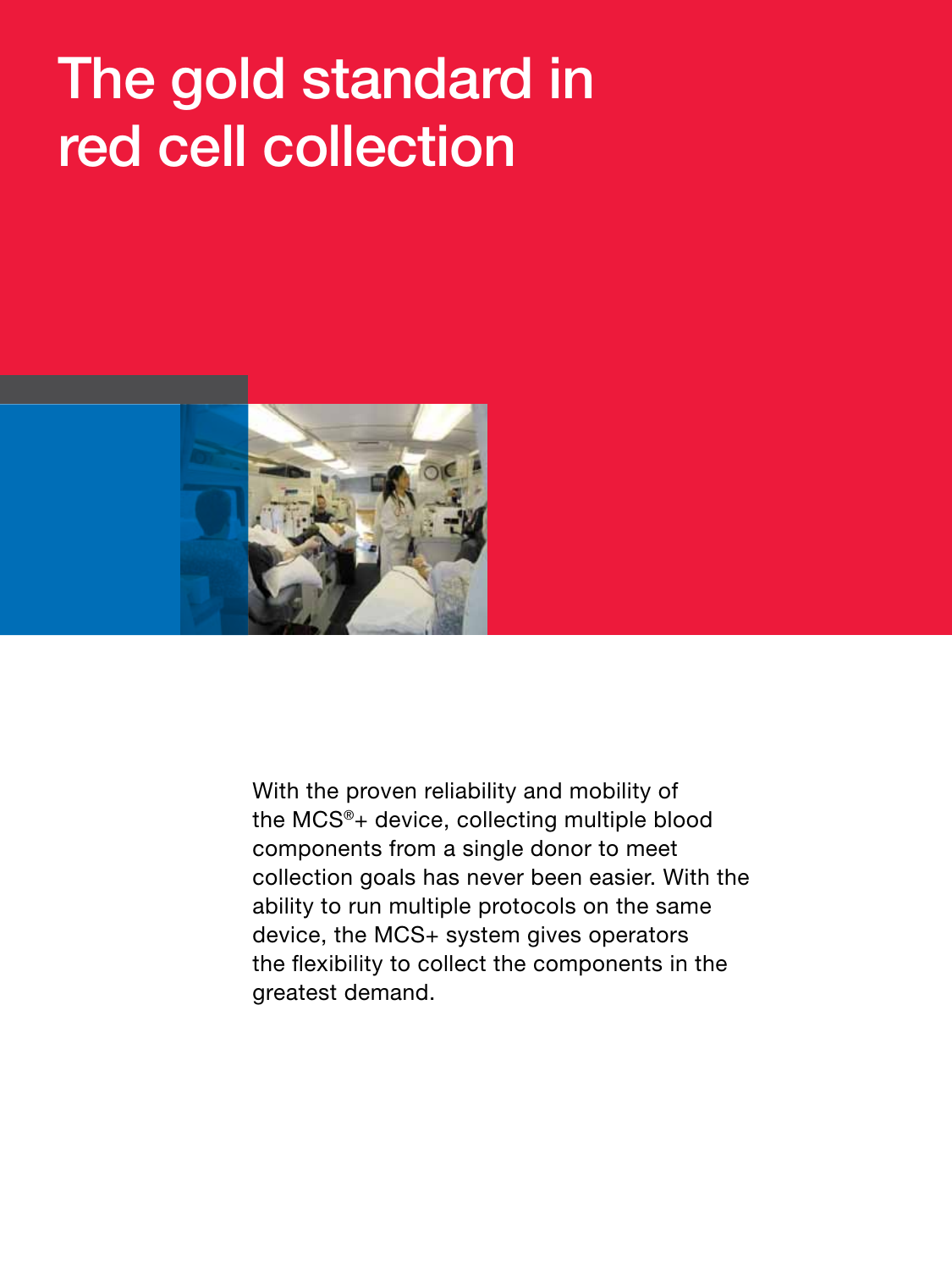### Features and benefits

#### Provides proven, reliable technology

- An industry leader with more than two million red cells collected
- **Simple to operate**
- **Increases donor management capability uses fewer donors to meet** your collection needs

### Versatility: Multiple protocols to meet collection needs

- 2 units of red blood cells
- 2 units of red blood cells (leukocytes reduced)
- 1 unit red blood cells and a single 400–550 mL unit of plasma
- **1** unit red blood cells and a jumbo plasma that can be split into 2 smaller units

#### Mobility: Reach more donors

- **Compact, lightweight, mobile weighing only 56 lbs**
- Stackable transport case for maximum protection in the mobile environment

### Revision L.1 Software

- New female donation requirement:
	- $\blacksquare$  5'3" and > 150 lbs
	- Opportunity to convert additional type O and B female whole blood and RBCP donors to 2RBC for incremental red cell unit
- Additional operational and software enhancements addressed with new software

#### Implementation support to ensure program success!

Expert support for program implementation and extensive post-installation monitoring delivers enhanced staff productivity to meet collection and operational goals